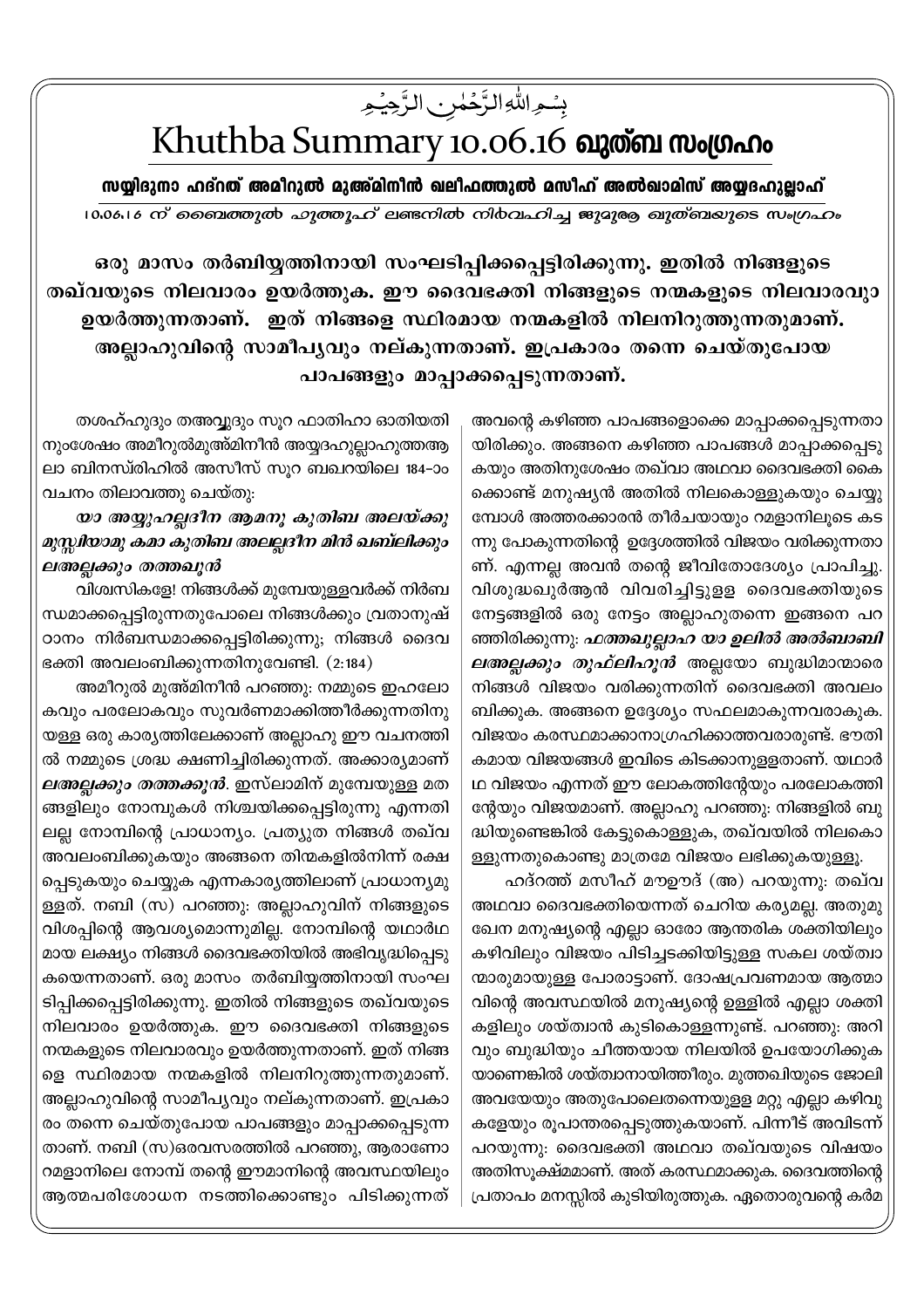ന്നും ചെറിയ ചെറിയ തോടുകളും പുറപ്പെടാറുണ്ട്. ഉദാഹ രണത്തിന് നാവു തുടങ്ങിയവ. ആരുടെയെങ്കിലും നാവ് ദുഷിച്ചതാാണെങ്കിൽ നോമ്പുപിടിച്ചിട്ടും കലഹങ്ങളിൽ നിന്നും അടിപിടികളിൽ നിന്നും ചീത്തപറയുന്നതിൽ നി ന്നും പിന്മാറുന്നില്ലെങ്കിൽ അവന്റെ കൈകളിലൂടെ തെറ്റായ പ്രവൃർത്തിയാണ് ഉണ്ടായികൊണ്ടിരിക്കുന്നതെങ്കിൽ അവ ന്റെ മനസ്സ് ശരിയല്ല എന്ന മനസ്സിലാക്കിക്കൊള്ളുക. അവ ൻ തഖ്വയിൽ നിന്ന് അകന്നു കിടക്കുന്നവനാണ്. സ്വന്തം ജീവിതം ദരിദ്രന്റേയും അഗതിയായവന്റേയും അവസ്ഥ പോലുളള അവസ്ഥയിൽ സ്വയം ജിവിക്കേണ്ടതാണെന്ന് ശ്രദ്ധ ക്ഷണിച്ചുകൊണ്ട് അവിടന്ന് പറയുന്നു: ദൈവ ഭക്ത ർക്കുള്ള നിബന്ധന അവർ തങ്ങളുടെ ജീവിതം ദരിദ്രഭാ വത്തിൽ കഴിച്ചുകൂട്ടുകയെന്നതാണ്. ഇത് തഖ്വയുടെ ഒരു ശാഖയാണ്. ഇതുമുഖേന അനുവദനീയമല്ലാത്ത കോപ ത്തെ നമുക്ക് നേരിടേണ്ടതാണ്. അകാരണമായിട്ടുള്ള ദ്വേഷങ്ങളെ നേരിടേണ്ടതാണ്. ദ്വേഷം എന്നത് ശരിയായ അവസരത്തിലും സന്ദർഭത്തിലും കണക്കനുസ്സരിച്ചുമാ ണെങ്കിൽ അനുവദനീയമാണ്. പക്ഷേ, അനുവദനീയമല്ലാ ത്ത കോപം, ചെറിയ ചെറിയ കാര്യങ്ങളിൽ അടിപിടി കൂ ടുക തുടങ്ങിയവയിൽനിന്ന് രക്ഷപ്പെടുക. പറഞ്ഞു, വലിയ വലിയ ആരിഫുമാർക്കും സിദ്ധീഖുമാർക്കും അവസാന ത്തെ കണ്ണി എന്നത് കോപത്തിൽ നിന്ന് രക്ഷപ്പെടുകയെ ന്നതാണ്. എന്റ ജമാഅത്തിൽപ്പെട്ടവർ പരസ്പരം ചെറിയ വരും വലിയവരുമായി മനസ്സിലാക്കുന്നതിനെ, അല്ലെങ്കിൽ പരസ്പരം പൊങ്ങച്ചം കാണിക്കുന്നതിനെ, അല്ലെങ്കിൽ നിന്ദാ ദൃഷ്ടിയോടെ നോക്കുന്നതിനെ ഞാൻ ഇഷ്ടപ്പെ ടുന്നില്ല. വലിയവനാരെന്നും ചെറിയവനാരെന്നും അറിയു ന്നവൻ അല്ലാഹുവാണ്. ഇത് ഒരു തരത്തിലുള്ള അപഹ സിക്കലാണ്. ആരുടെ ഉള്ളിലാണോ അപഹാസമുള്ളത് അവൻ ഭയപ്പെടണം. ഈ അപഹാസം വിത്തുപോലെ വളരാനും അവന്റെ നാശത്തിന് കാരണമാകാനുമിടയുണ്ട്. പറഞ്ഞു, ചില ആളുകളുണ്ട്, അവർ വലിയ ആളുകളുമാ യി കണ്ടുമുട്ടുമ്പോൾ വളരെ മാന്യതയോടെ പെരുമാറുന്നു, പക്ഷേ വലിയവൻ മിസ്കീനുമായി സംസാരിക്കുമ്പോൾ ആ മിസ്ക്കീന്റെ സ്ഥാനത്തുനിന്നു കേൾക്കേണ്ടതാണ്. അവനെ സന്തോഷിപ്പിക്കേണ്ടതാണ്, അവൻ പറയുന്ന കാര്യങ്ങൾ ആദരിക്കേണ്ടതാണ്. അവനു ദുഖമുണ്ടാകുന്ന വിധത്തിൽ ദ്വേഷമുണ്ടാകുന്ന ഒരു കാര്യവും നാവിൽ കൊണ്ടുവരരുത്.

മുത്തഖിയാരാണ്? ഈ കാര്യം വിശദീകരിച്ചുകൊണ്ട് ഹദ്റത്ത് മസീഹ് മൗഊദ്(അ)പറയുന്നു: അല്ലാഹുവിന്റെ ഗ്രന്ഥത്തിൽ പറയപ്പെട്ടിട്ടുള്ള മുത്തഖി വിനയത്തോടും ദരിദ്രഭാവത്തോടും കൂടി നടക്കുന്നവനാണ്. അവൻ അഹ ങ്കാരത്തോടെ സംസാരിക്കുകയില്ല. ചെറിയ കുട്ടികൾ വലി യവരോടു സംസാരിക്കുന്നതുപോലെയായിരിക്കും അവ ന്റെ സംസാരം. പറഞ്ഞു, നമ്മൾ എല്ലാ അവസ്ഥയിലും

ങ്ങളിലാണോ അല്പം പോലും പ്രദർശനപരതയുള്ളത് അല്ലാഹു അവന്റെ കർമത്തെ അവന്റെ മുഖത്തേക്കുതന്നെ വലിച്ചെറിയുന്നതാണ്. മുത്തഖി-സൂക്ഷ്മ ജീവിതം നയി ക്കുന്ന ദൈവഭക്തനാകുക എന്നത് പ്രയാസമാണ്. ഉദാഹര ണത്തിന് നീ പേന മോഷ്ടിച്ചു എന്ന് ആരെങ്കിലും പറ ഞ്ഞാൽ അവന്റെ നേരെ കോപിക്കുന്നതെന്തിനാണ്. നീ പ്രതികരിക്കാതെ പിൻ മാറുന്നത് അല്ലാഹുവിനുവേണ്ടി മാത്രമാണ്. സത്യ മാർഗത്തിലല്ലാത്തതുകൊണ്ടാണ് ആ കോപമുണ്ടായത് . യഥാർഥമായ നിലയിൽ മനുഷ്യനിൽ ഒരുപാട് മരണങ്ങൾ ഉണ്ടാകാത്തിടത്തോളം അവന് മുത്ത ഖിയാവാൻ കഴിയില്ല. പറഞ്ഞു: അമാനുഷിക പ്രവൃത്തി കളും, വെളിപാടുകളും തഖ്വ അഥവാ ദൈവഭക്തിപോ ലെതന്നെയാണ്. യഥാർത്ഥം തഖ്വയാണ്. അതുകൊണ്ട് നിങ്ങൾ വെളിപാടുകളുടേയും സ്വപ്നങ്ങളുടേയും പിന്നാ ലെ പോവാതിരിക്കുക. മറിച്ച് തഖ്വ സമ്പാദിക്കുന്നതിന്റെ പിന്നാലെകൂടുക. ആരാണോ മുത്തഖി അവന്റെ വെളിപാ ടുകളും ശരിയായിട്ടുള്ളതാണ്. തഖ്വ ഇല്ലെങ്കിൽ വെളിപാ ടുകളും അംഗീകാരാർഹമാകുകയില്ല. അവയിൽ ശയ്ത്വാ ന്റെ ഓഹരി ഉണ്ടാകാവുന്നതാണ്. വിശുദ്ധ ഖുർആനിൽ തഖ്വയുടെ അതിസുക്ഷ്മമായ വഴികൾ പഠിപ്പിക്കപ്പെട്ടിരി ക്കുന്നു. സമ്പൂർണമായ നബിയുടെ സമ്പൂർണത ഉമ്മത്തി നെ ആഗ്രഹിക്കുന്നു. കാരണം നബി (സ)ഖാത്തമുന്നബി യ്യീൻ ആയിരുന്നു. അതുകൊണ്ട് നബിതിരുമേനിയുടെ മേൽ നുബുവ്വത്തിന്റെ എല്ലാ പരിപൂർണതകളും അവസാ നിച്ചു. ആരാണോ അല്ലാഹുവിനെ തൃപ്തിപ്പെടുത്താനാഗ്ര ഹിക്കുന്നത്, ദിവ്യാത്ഭുതങ്ങൾ കാണാനാഗ്രഹിക്കുന്നത്, മനുഷ്യകരങ്ങൾക്ക് അതീതമായിട്ടുള്ള അത്ഭുതപ്രവർ ത്തികൾ ആഗ്രഹിക്കുന്നത് അവൻ തന്റെ ജീവിതത്തിലും അത്ഭുതകരമായ ശീലമുണ്ടാക്കേണ്ടതാണ്. അതുകൊണ്ട് ഈ വിപ്ലവം നമ്മൾ കൊണ്ടു വരേണ്ടത് നിർബന്ധമാകു ന്നു. നബി (സ)നെ വിശ്വസിക്കുന്നവരും അവിടത്തെ ഉമ്മ ത്തിൽപ്പെട്ടവരുമാകുമ്പോൾ ആ ദിവ്യാത്മാവിന്റെ ജീവിത മാതൃക നമുക്കുള്ളതാണ്. അതിനുവേണ്ടി ചെയ്യേണ്ടത് അല്ലാഹുമായിട്ടുള്ള ബന്ധം വർധിപ്പിക്കുകയും യഥാർഥ മായ ദൈവഭക്തി ഉണ്ടാക്കുകയുമാണ്.

പിന്നീട് എല്ലാ ഓരോ നന്മയുടേയും വേര് തഖ്വയാ ണെന്നതിന് വിശദീകരണം നല്കിക്കൊണ്ട് അവിടന്ന് പറ ഞ്ഞു: തഖ്വ കൈക്കൊള്ളുക. തഖ്വ എല്ലാ കാര്യങ്ങളു ടേയും വേരാകുന്നു. തഖ്വ എന്നതിന്റെ അർഥം അതിസൂ ക്ഷ്മമായ പാപങ്ങളുടെ ഞരമ്പുകളിൽ നിന്നുപോലും ര ക്ഷപ്പെടുകയെന്നതാണ്. തഖ്വയെന്നു പറയുന്നത് ഏതു കാര്യത്തിലാണോ തിന്മയുണ്ടാകാം എന്ന സന്ദേഹമുണ്ടാ കുന്നത് അതിൽ നിന്ന് പിന്മാറുകയാണ്. അല്ലാതെ വെളി പ്പെട്ടുകൊണ്ടിരിക്കുന്ന ബാഹ്യമായ തിന്മയല്ല. മറിച്ച് എന്തെ ങ്കിലും തിന്മയുണ്ടാകാം എന്നസംശയമുണ്ടെങ്കിലും അതി ൽ നിന്ന് രക്ഷപ്പെടുക. പറഞ്ഞു: മനസ്സിന്റെ നദിയിൽ നി $\,$ l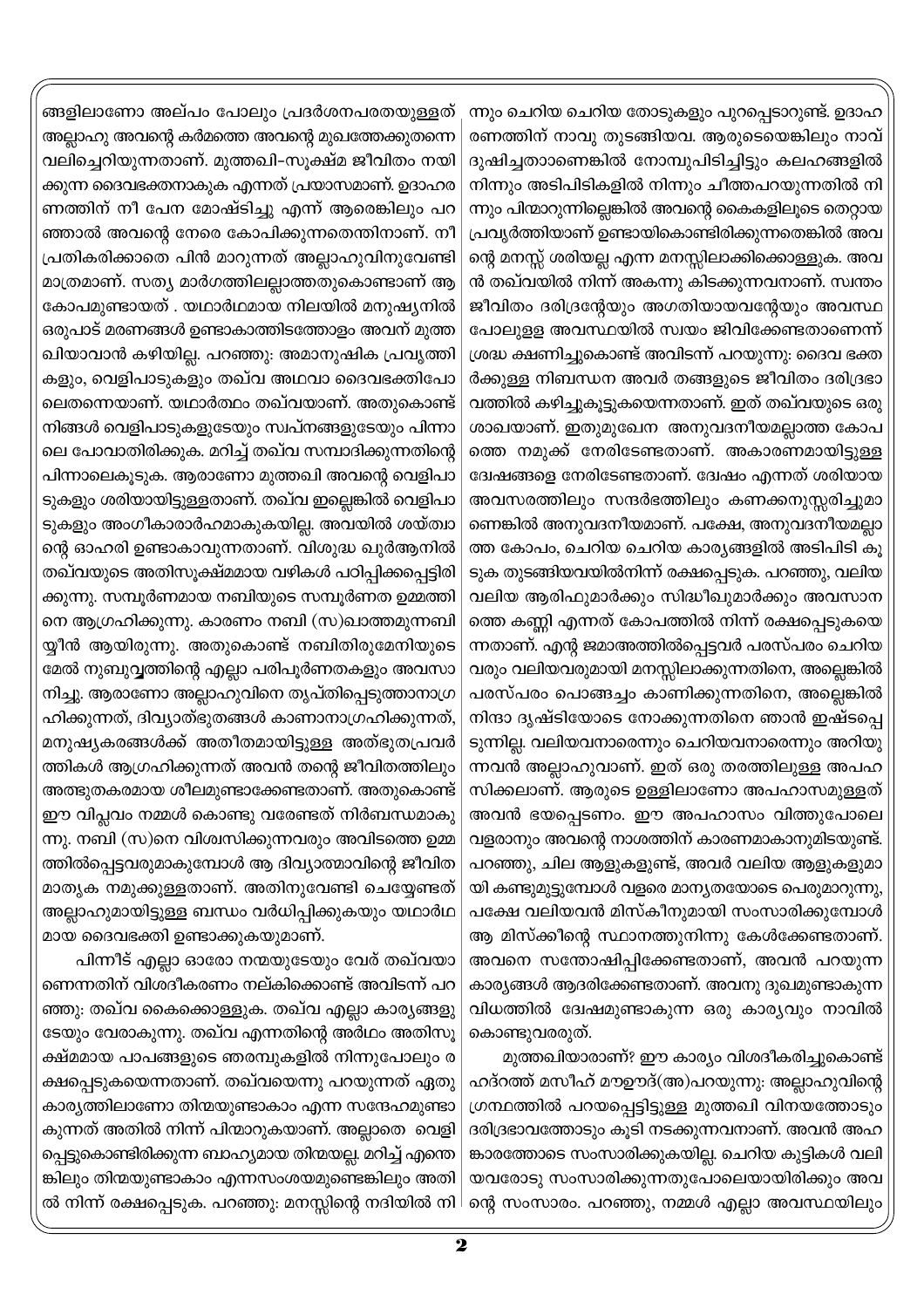മിന് കളങ്കമുണ്ടാകുന്നു. ചില മുസ്ലിംകൾ മദ്യപിക്കുന്നു, ചിലർ ഛർദിച്ചു നടക്കുന്നു, കഴുത്തിൽ തലേക്കെട്ടുണ്ടാ കും, ഇടവഴികളിലും അഴുക്കുചാലുകളിലും വീണു കിട ക്കുന്നു, പോലീസുകാരുടെ തട്ടും കുത്തും കിട്ടുന്നു. ഹിന്ദു ക്കളും ക്രിസ്ത്യാനികളും അതുകണ്ട് ചിരിക്കുന്നു. അവ ന്റെ ശരീഅത്ത് വിരുദ്ധമായ പ്രവൃത്തി അവനെ മാത്രമല്ല പരിഹാസത്തിന് കാരണമാക്കുന്നത്. മറിച്ച് അതിന്റെ പി ന്നിൽ അതിന്റെ സ്വാധീനം ഇസ്ലാമിന്റെ ആത്മാവിനാ ണേല്ക്കുന്നത്. അതുകൊണ്ട് നിങ്ങളുടെ നടപ്പും നടപടി ക്രമങ്ങളും അവിശ്വാസികൾക്ക് നിങ്ങളുടെമേൽ-അത് യഥാർത്ഥത്തിൽ ഇസ്ലാമിന്റെ മേലാണ്-വിമർശിക്കുന്ന തിനുള്ള അവസരം നല്കാതിരിക്കേണ്ടതാണ്.

അമീറുൽ മുഅ്മിനീൻ പറഞ്ഞു: ദീൻ നശിക്കുകയും ഇസ്ലാമിന്റെ ശരിയായ അധ്യാപനമനുസരിച്ച് ആരും നട ക്കാതിരിക്കുകയും ചെയ്ത ഘട്ടത്തിലാണ് നമ്മൾ ഹദ്റ ത്ത് മസീഹ് മൗഊദ്(അ)ൽ വിശ്വസിച്ചിട്ടുള്ളത്. ഇസ്ലാമി ന്റെ ശരിയായ അധ്യാപനത്തിൽ നടക്കണമെങ്കിൽ നമ്മൾ മസീഹ് മൗഊദിനെ വിശ്വസിക്കണം. അതുകൊണ്ടാണ് നമ്മൾ വിശ്വസിച്ചത്. അതിനുശേഷം നമ്മൾ നമ്മുടെ തി ന്മകൾ ഉപേക്ഷിച്ചിട്ടുണ്ടോ? കളവ് എന്നത് ബാഹൃത്തിൽ നിസാരമായിതോന്നുന്ന ഒരു തിന്മയാണ്. പക്ഷേ അത് വളരെ വലുതാണ്. സംഭവങ്ങളുടെ നിലവാരത്തിൽ നമ്മ ൾ ഉരച്ചു നോക്കുകയാണെങ്കിൽ ബഹുഭൂരിഭാഗം ആളുക ളും ഈ തിന്മയിൽ അകപ്പെട്ടവരാണ്. അതുകൊണ്ട് ബയ് അത്തും തഖ്വയും ആഗ്രഹിക്കുന്നത് നമ്മൾ ആ തിന്മയി ൽ നിന്ന് രക്ഷപ്പെടണമെന്നാണ്. ഇവിടെ ധാരാളമാളുകൾ വന്നിരിക്കുന്നത് ദിനിന്റെ കാരണത്താലാണ്. സ്വന്തം നാട്ടി ൽ അവരുടെ ദീനനുസരിച്ച് കർമങ്ങൾ ചെയ്യാൻ അനുവാ ദമില്ല. സ്ഥതന്ത്രമായി തങ്ങളുടെ ദീൻ പ്രകടിപ്പിക്കാൻ അനു വാദമില്ല. അതുകൊണ്ട് നമ്മൾ പ്രത്യേകിച്ചും പാശ്ചാത്യ രാജ്യങ്ങളിൽ കഴിയുന്നവർ ഒരുപാട് സൂക്ഷിക്കേണ്ടതാണ്. നമ്മളുടെ ചെറുതായ ഒരു പ്രവൃത്തി പോലും ഇത് പ്രകടി പ്പിക്കുന്നതോ അല്ലെങ്കിൽ നമ്മുടെ നാവുകൊണ്ട് ഏതെ ങ്കിലും വാക്കുകൾ ഇത് കളവാണെന്ന് ധ്വനിപ്പിക്കുന്നതോ അല്ലെങ്കിൽ നമ്മൾ തെറ്റായ രീതിയിൽ ഫലമെടുക്കുന്നു എന്ന് തോന്നുന്നതോ ആകാതിരിക്കേണ്ടതാണ്. അതുകൊ ണ്ട് തഖ്വയുടെ നിലവാരം മുന്നിൽവെച്ചുകൊണ്ട് ഓരോ രുത്തരും ആത്മപരിശോധന നടത്തേണ്ട ആവശ്യമുണ്ട്.

പിന്നീട് അല്ലാഹുവിനോടുള്ള ഭയത്തെ സംബന്ധിച്ച് അവിടന്നു പറയുന്നു: മനുഷ്യന്റെ വാക്കും പ്രവൃത്തിയും എത്രത്തോളം പരസ്പരം യോജിച്ചു വരുന്നുണ്ടെന്ന് നോ ക്കുന്നതിലാണ് അല്ലാഹുവിനോടുള്ള ഭയം. എന്താണ് സം സാരിക്കുന്നത്, എന്താണ് ചെയ്തുകൊണ്ടിരിക്കുന്നത്, അ വ തമ്മിൽ പരസ്പരം യോജിക്കുന്നുണ്ടോ? ഒന്നു മറ്റൊ ന്നിനോടു ചേരുന്നുണ്ടോ?അതല്ല വിരുദ്ധമാണോ? പിന്നീ ട് അവന്റെ വാക്കും പ്രവൃത്തിയും തുല്ല്യമല്ലെന്ന് കണ്ടാൽ

നമുക്ക് വിജയമുണ്ടാകുന്ന കാര്യങ്ങളാണ് ചെയ്യേണ്ടത്. അല്ലാഹു ഏതെങ്കിലും രീതിയിലുള്ള പ്രതിഫലം പറ്റുന്ന വനല്ല. അവൻ പ്രത്യേകമായ ദൈവ ഭക്തിയാണ് ആഗ്ര ഹിക്കുന്നത്. ആരാണോ ദൈവഭക്തി അവലംബിക്കുന്നത് അവൻ ഉന്നത സ്ഥാനത്തെത്തുന്നതാണ്. എങ്ങനെയാണ് സത്യമായ സുക്ഷ്മബുദ്ധിയും സത്യമായ അറിവും കര സ്ഥമാക്കാൻ കഴിയുന്നത്? പറയുന്നു, സത്യമായ സൂക്ഷ്മ ബുദ്ധിയും സത്യമായ ബുദ്ധിസാമർഥ്യം അല്ലെങ്കിൽ അറി വ് അല്ലാഹുവിലേക്ക് മടങ്ങാതെ ഒരിക്കലും ലഭിക്കുകയില്ല. അതുകൊണ്ടാണ് സത്യവിശ്വാസിയുടെ സൂക്ഷ്മബുദ്ധി യെതൊട്ട് ഭയപ്പെടുകയെന്ന് പറയപ്പെട്ടിരിക്കുന്നത്. കാ രണം അവൻ ദൈവികമായ പ്രകാശം കൊണ്ടാണ് കാണു ന്നത്. ദൈവഭക്തി ലഭിക്കാത്തിടത്തോളം ശരിയായ സൂക്ഷ് മബുദ്ധിയും യഥാർഥമായ അറിവും ഒരിക്കലും ലഭിക്കു കയില്ല. നിങ്ങൾ ജമാഅത്തിൽ പ്രവേശിച്ചിട്ടുണ്ടെങ്കിൽ, ഇസ്ലാമിന് സേവനം ചെയ്യണമെങ്കിൽ ആദ്യം സ്വയം തഖ്വയും പരിശുദ്ധിയും കൈവരിക്കുക. ഇസ്ലാമികസേ വനം കേവലം സംസാരം കൊണ്ട് നടക്കുകയില്ല. മറിച്ച് നമുക്ക് ദൈവഭക്തിയും പരിശുദ്ധിയും അവലംബമാക്കേ ണ്ടിവരും. അവിടന്ന് പറയുന്നു, ഇപ്പോൾ ഞാൻ വീണ്ടും പറയുകയാണ്; ആദ്യം പറഞ്ഞ ഉദ്ദേശ്യത്തിലേക്ക് മടങ്ങുക യാണ്. അതായത്, *സ്ഥബിറു വ റാബിത്തു* എപ്രകാരം ശത്രു അതിർത്തിയിൽ നിന്ന് ഇങ്ങോട്ട് കടക്കാതിരിക്കാൻ അവനെതിരിൽ അതിർത്തിയിൽ കുതിര ഉണ്ടായിരിക്കേ ണ്ടത് നിർബന്ധമാണോ, അപ്രകാരം നിങ്ങളും തയ്യാറാ യിരിക്കുക. *സ്ഥബിറു വ റാബിത്തൂ* എന്നതിനെ വിശദീക രിച്ചുകൊണ്ടു പറയുന്നു: രാജ്യാതിർത്തികളിൽ ശത്രുവിൽ നിന്ന് രക്ഷപ്പെടുന്നതിനുവേണ്ടി കുതിരകളെ കെട്ടുന്നു. ശത്രു നമ്മുടെ അതിരുകളിൽ കടക്കാതിരിക്കാൻ സൈന്യ ത്തെ നിറുത്തുന്നു. പറഞ്ഞു, ഇപ്രകാരം ശത്രു അതിർത്<mark>ത</mark>ി കൾ കടന്ന് ഇസ്ലാമിന് കഷ്ടതകൾ വരുത്താതിരിക്കാൻ നിങ്ങളും സൈന്യത്തെപോലെ തയാറായിരിക്കുക. പറ ഞ്ഞു, ഞാനാദ്യവും വിശദീകരിച്ചു കഴിഞ്ഞിട്ടുള്ളതാണ്. നിങ്ങൾ ഇസ്ലാമിനെ സഹായിക്കാനും സേവനം ചെയ്യാ നും ആഗ്രഹിക്കുന്നെങ്കിൽ ആദ്യം സ്വയം ദൈവഭക്തിയും പരിശുദ്ധിയും കൈക്കൊള്ളുക. ഇതുമുഖേന നിങ്ങൾ സ്വ യം അല്ലാഹുവിന്റെ ശക്തമായ കോട്ടക്കുള്ളിൽ വന്നെത്തു ന്നതാണ്. അല്ലാഹുവിന്റെ അഭയത്തിന്റെ കോട്ടയ്ക്കുളളി ൽ കടക്കുന്നതാണ്. പിന്നീട് ആ സേവനം ചെയ്യാനുള്ള ഭാഗ്യവും അർഹതയും നിങ്ങൾ കരസ്ഥമാക്കുന്നതായിരി ക്കും. പറഞ്ഞു, അല്ലാഹുവിന്റെ ഫള്ല് എപ്പോഴും ഭക്തരു ടേയും നേർമാർഗികളുടേയും കൂടെയായിരിക്കും ഉണ്ടാകു ക. നിങ്ങളുടെ സ്വഭാവങ്ങളും നടപടിക്രമങ്ങളും ഇസ്ലാ മിന് കളങ്കം ചാർത്തുന്ന വിധത്തിൽ ആക്കാതിരിക്കുക. ദുഷ്ടന്മാരും ഇസ്ലാമികാധ്യാപനങ്ങൾ അനുസരിച്ച് പ്രവർത്തിക്കാത്തവരുമായ മുസ്ലിംകളിൽ നിന്ന് ഇസ്ലാ $\mathbin|$